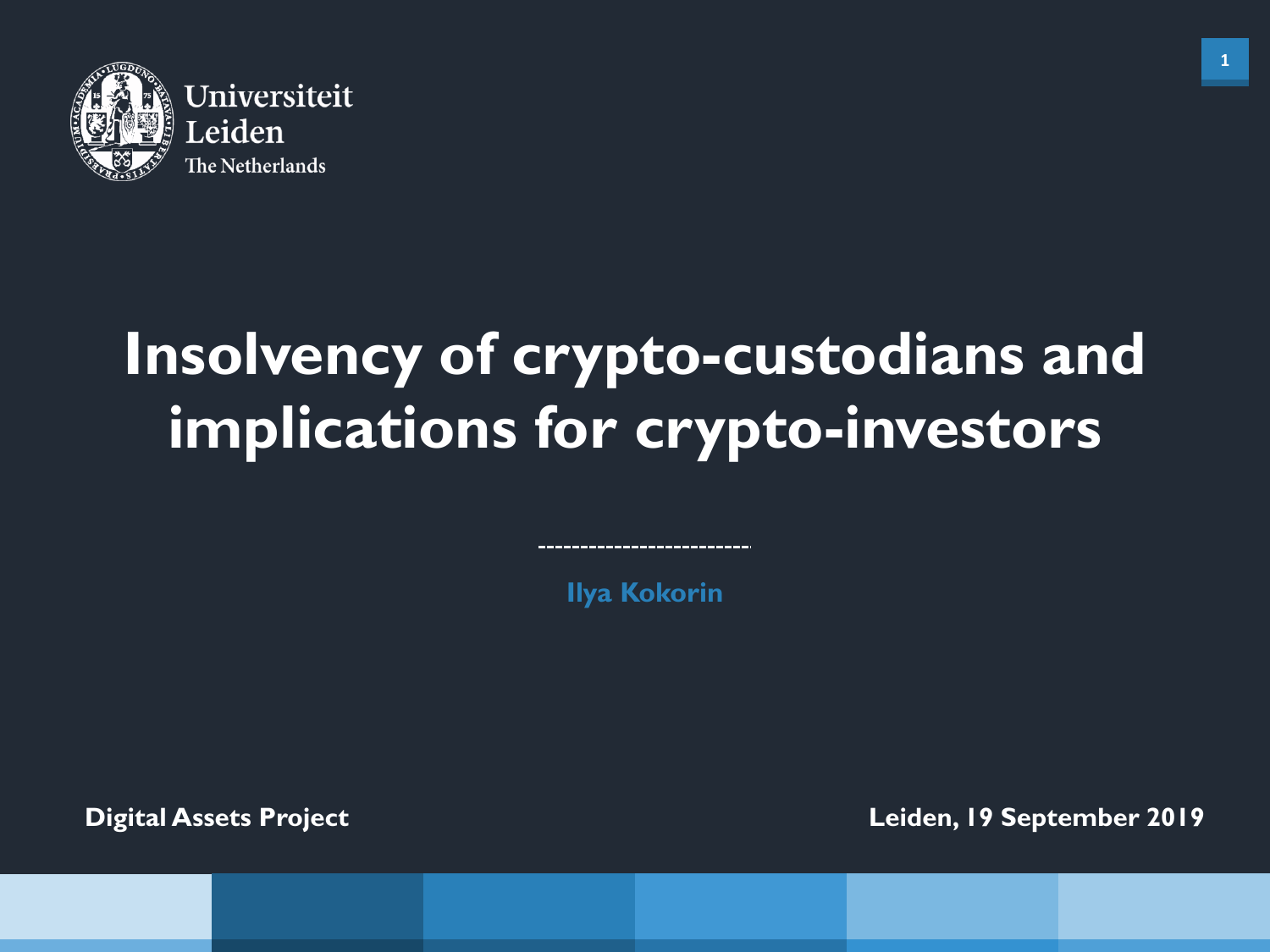## **AGENDA**

- 1. Introduction: research questions
- 2. How bitcoin transactions work?
- 3. Crypto-exchanges and ways to "store" bitcoins
- 4. Insolvency of crypto-custodians: 2 scenarios
- 5. Insolvency of a crypto-custodian: Dutch law perspective
- 6. Conclusions and recommendations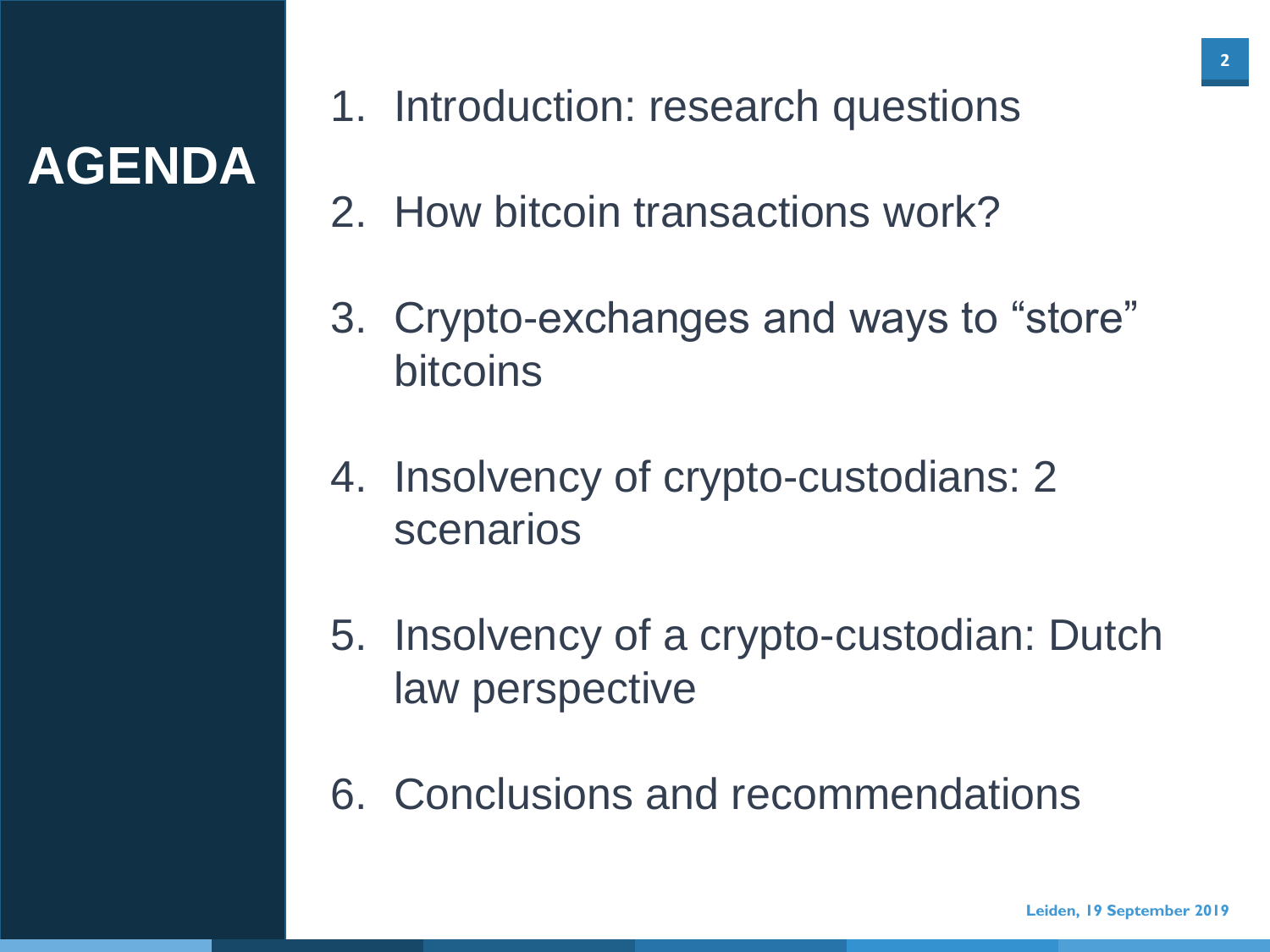Insolvency of crypto-custodians and position of investors

> Which rights can crypto-investors assert in the crypto-custodian's insolvency?



1. Do the investors' bitcoins become part of the insolvency estate?



2. Are the investors' rights contractual or property?



- 3. If these rights are property rights, can the investor (quasi-)revendicate deposited bitcoins?
- $\rightarrow$  What recommendations follow?

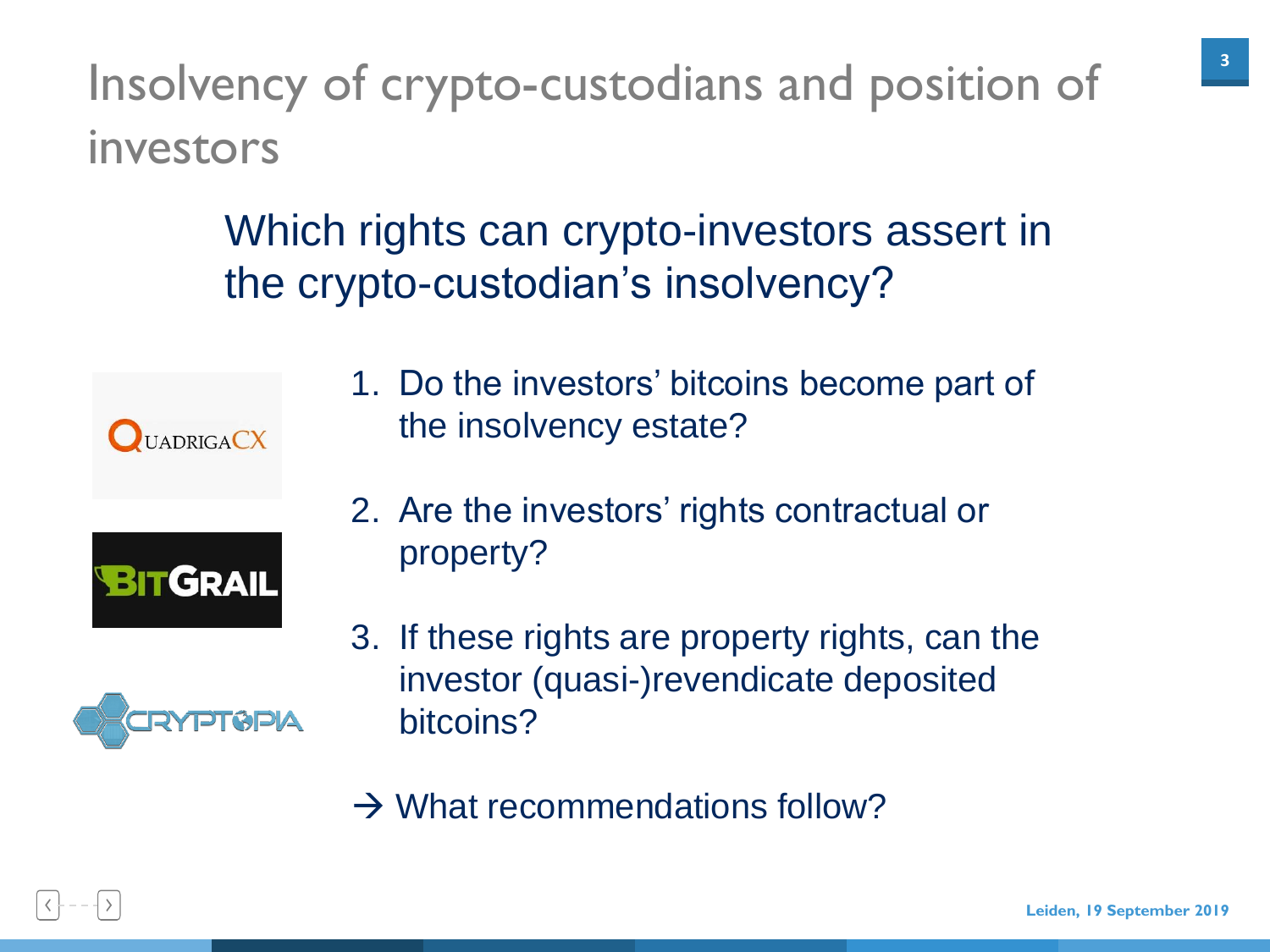## How transactions on (bitcoin) blockchain work



## **outputs**



- No commingling of BTC
- **Both transactions are separately** recorded on blockchain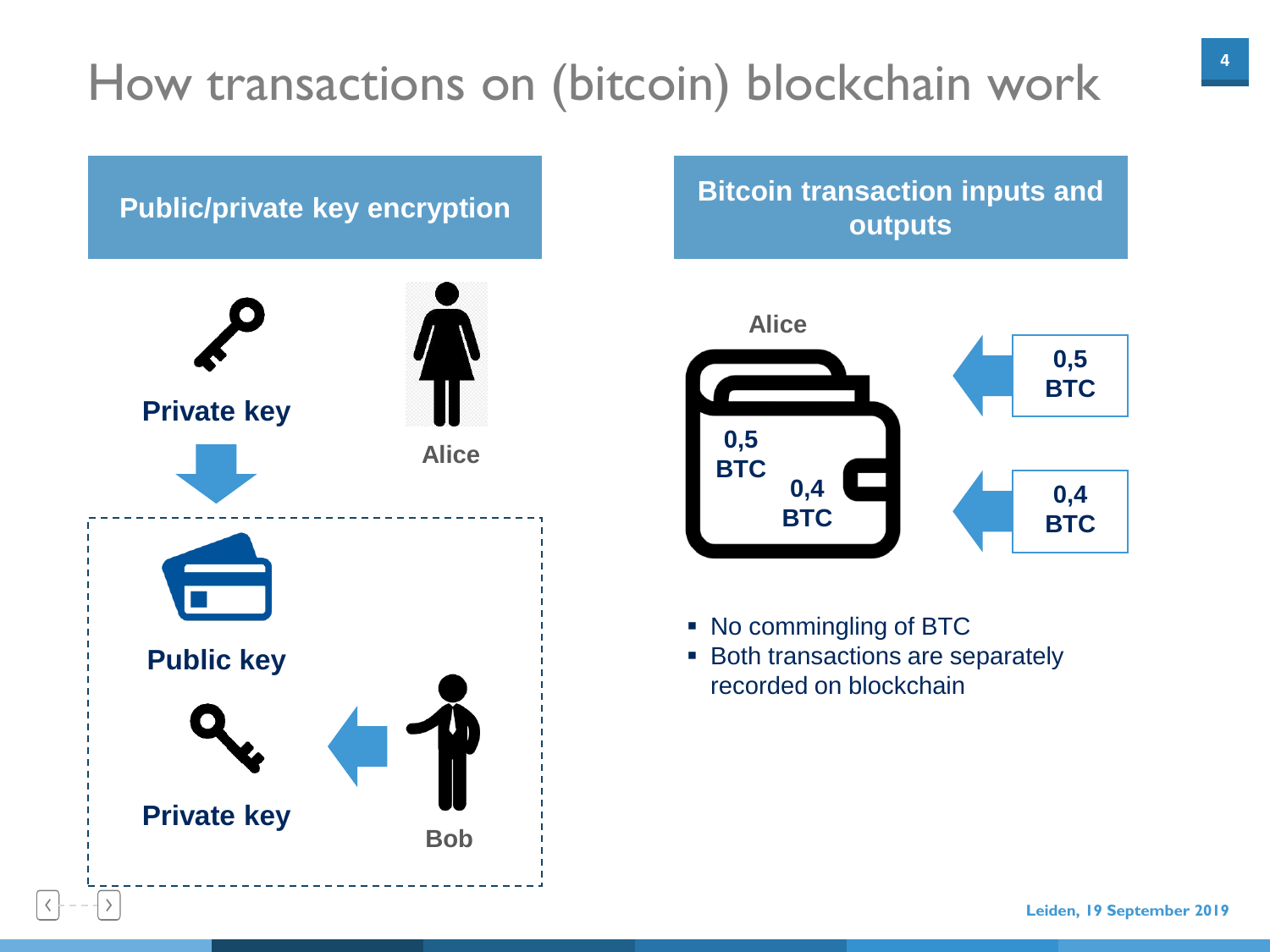## How transactions on (bitcoin) blockchain work





- Alice's wallet unlocks 0,5 BTC output and uses the whole amount as an input
- 0,3 BTC is new output for Alice
- All transactions are recorded and available on blockchain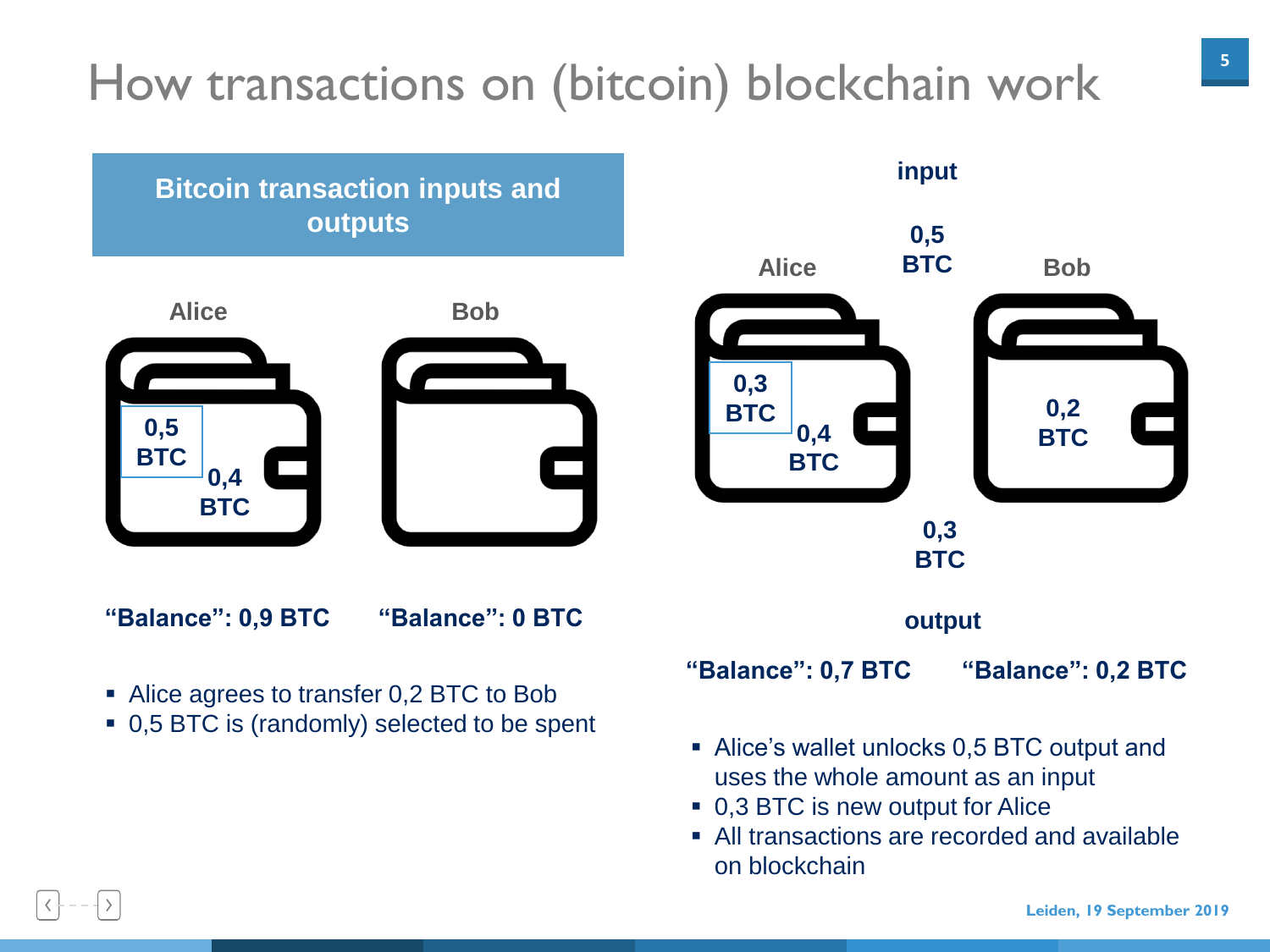### **闘 Bitcoin Address**

15Fzk4v84j9gG4gxXQUcF5fCRJsnwSNykJ

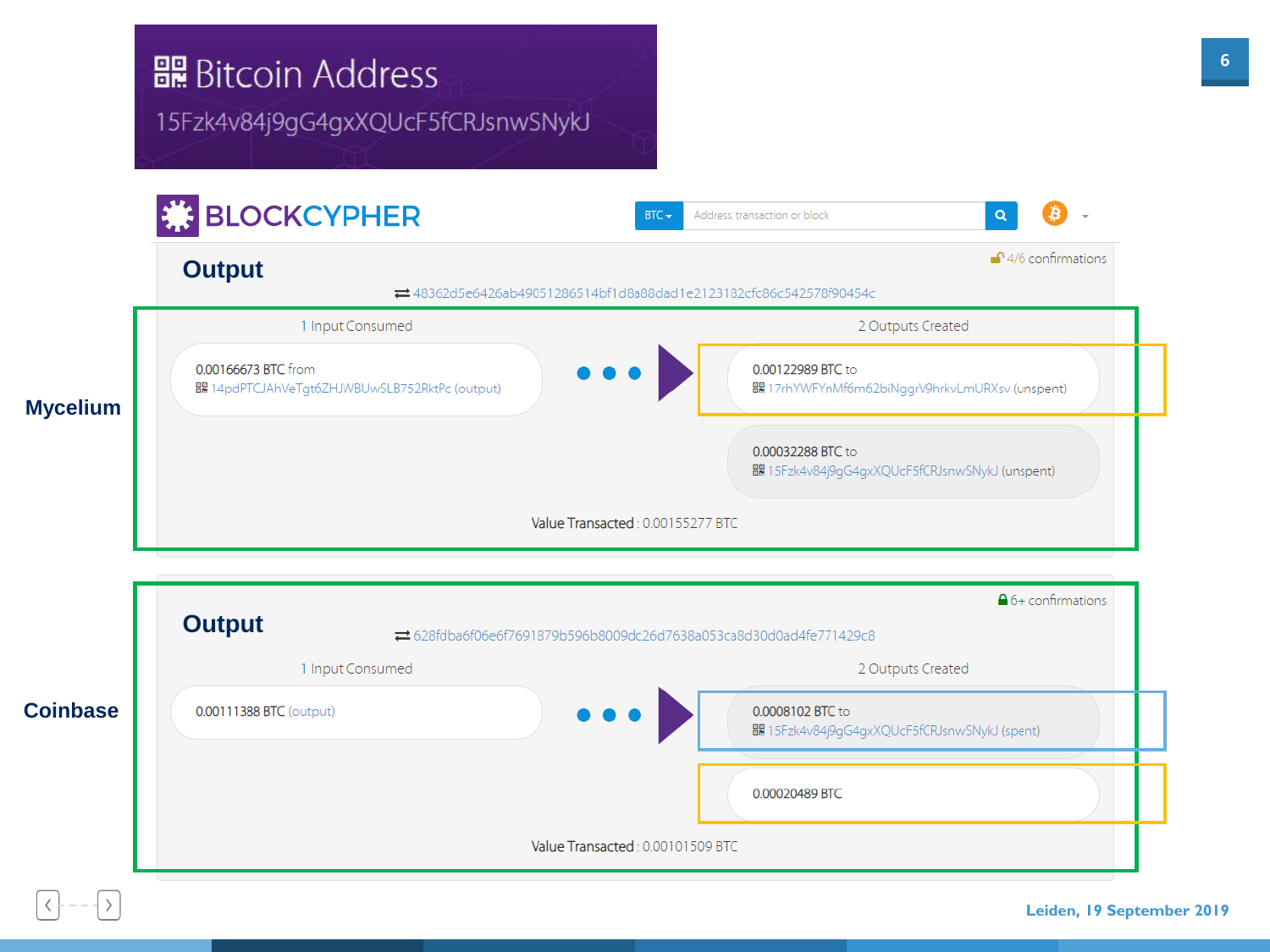### **闘 Bitcoin Address**

#### 15Fzk4v84j9gG4gxXQUcF5fCRJsnwSNykJ



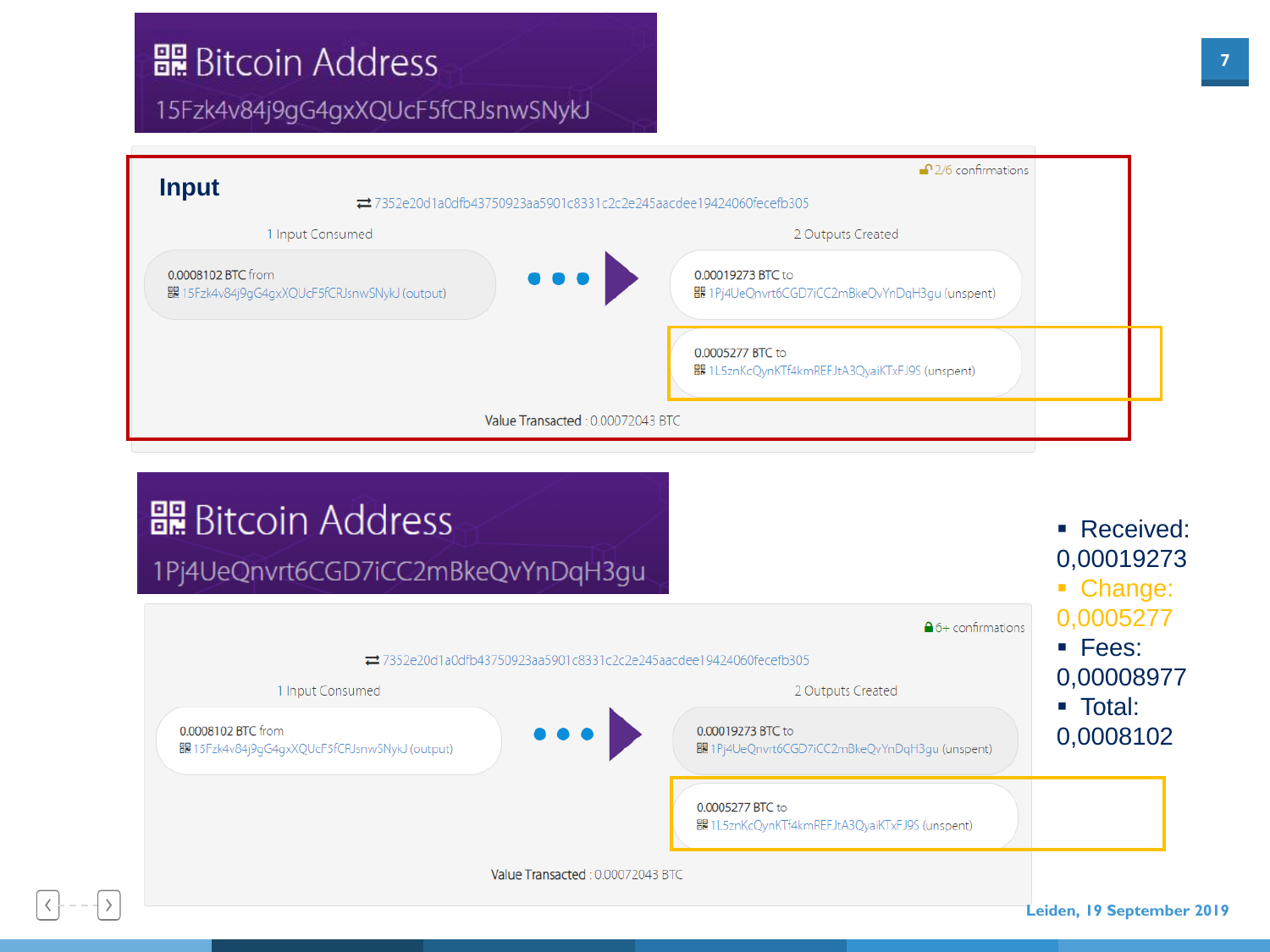## Types of contractual arrangements with exchanges

# coinbase

**Omnibus account** "although we maintain separate ledger accounting entries for customer and Coinbase Group accounts, **no member of the Coinbase Group shall have any obligation to segregate by blockchain address**  Digital Currencies owner by you from Digital Currencies owned by other customers or by any member of the Coinbase Group"\*



**Unique blockchain addresses** "Our records will at all times provide for the separate identification of your Assets. You agree that and understand that nothing herein prevents us from using our Cold Storage System to custody our own property and/or property of third parties; provided, that, at minimum, **separate Blockchain Addresses are utilized** to segregate your Assets from such other property"\*\*

\* Coinbase User Agreement (updated in March 2019)

\*\* Gemini Custody Agreement (last modified in November 2018)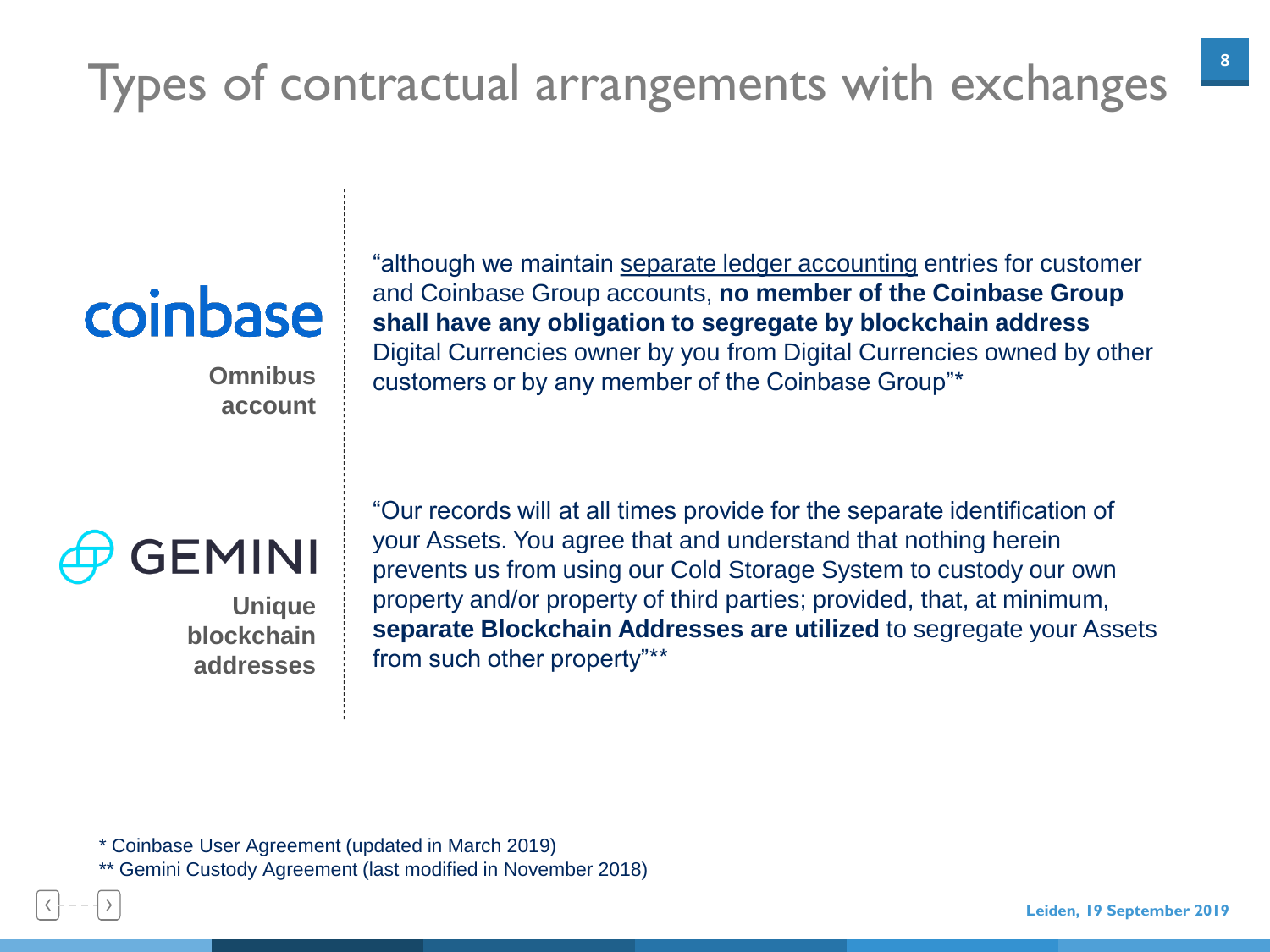# **"I definitely hope centralized exchanges go burn in hell as much as possible"**

Vitalik Buterin



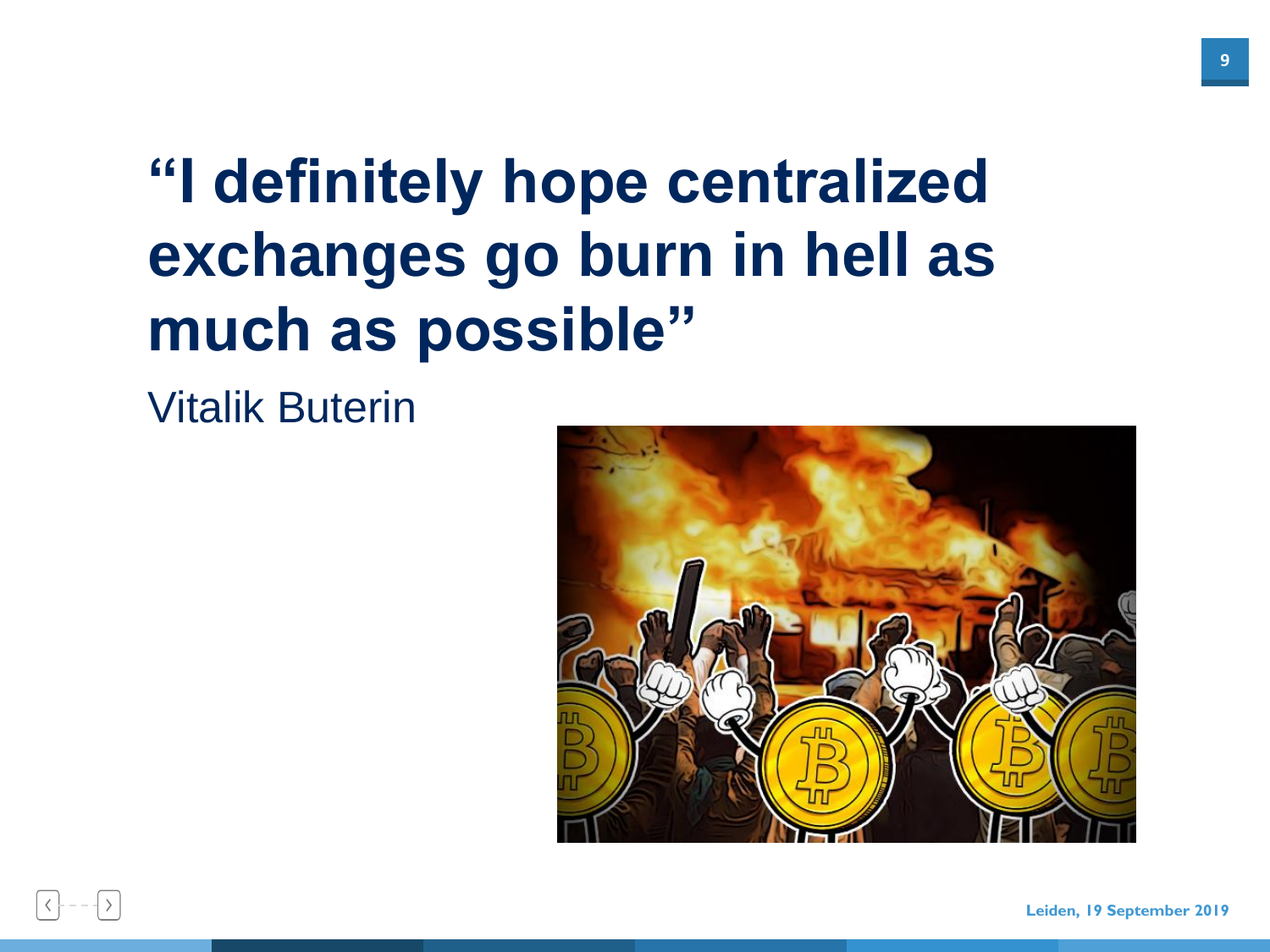## Insolvency of crypto-custodian: MtGox



- Once the largest bitcoin exchange by trading volume
- **In February 2014 it filed for insolvency protection**
- On 22 June 2018, the District Court of Tokyo issued an order commencing civil rehabilitation proceedings against MtGox (deadline for rehabilitation plan 28 October 2019)

#### *Judgment of Tokyo District Court from August 2015*

- 1. Bitcoin cannot be object of ownership/co-ownership, since it is not a tangible thing
- 2. The person who manages the private key of a bitcoin address does not have the exclusive control of the remaining bitcoin balance on this address (the involvement of a person other than the parties is required in order to carry out the transaction)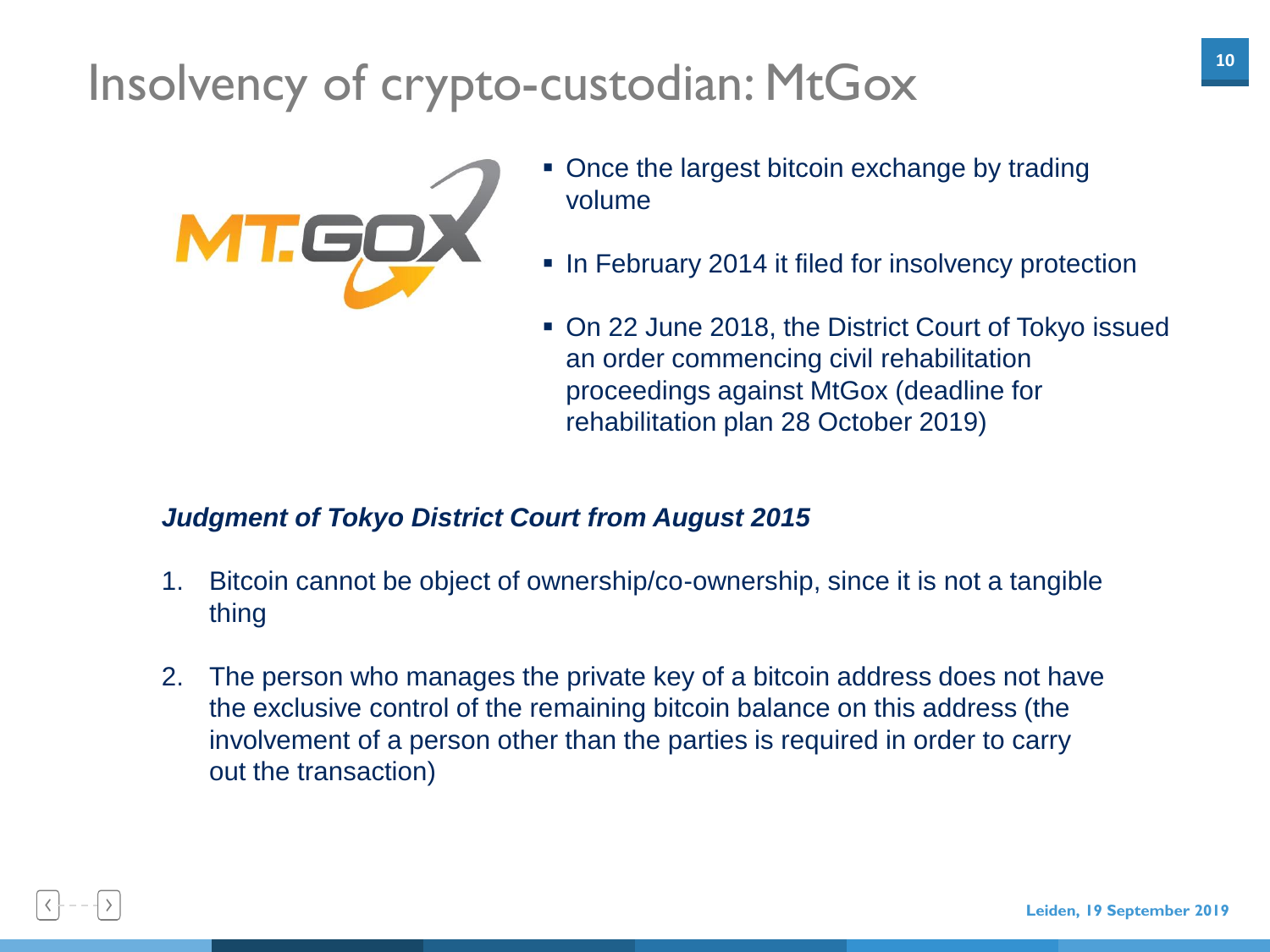## Insolvency of crypto-custodian: BitGrail



- **Italian crypto-exchange platform**
- **In February 2018 it released a statement,** announcing the loss of 17 million Nanos worth approx. USD 170 million

#### *Court of Florence, Decision No. 17/2019 from 21 January 2019*

- 1. Cryptocurrencies may be considered property ("negotiable digitized value")
- 2. Cryptocurrencies are fungible (interchangeable) and the custodian can dispose of and use them
- 3. "Once the users' cryptocurrencies were directed toward BitGrail's main address, the currencies […] no longer bore the distinctive elements associated with ownership by a single user, thereby giving rise to a relationship of irregular deposit" (Art. 1782 ICC)
- 4. Irregular deposit entails an obligation to return items of the same type, quantity and quality, rather than an individualized item
- 5. In case of irregular deposit, the deposited items become property of the custodian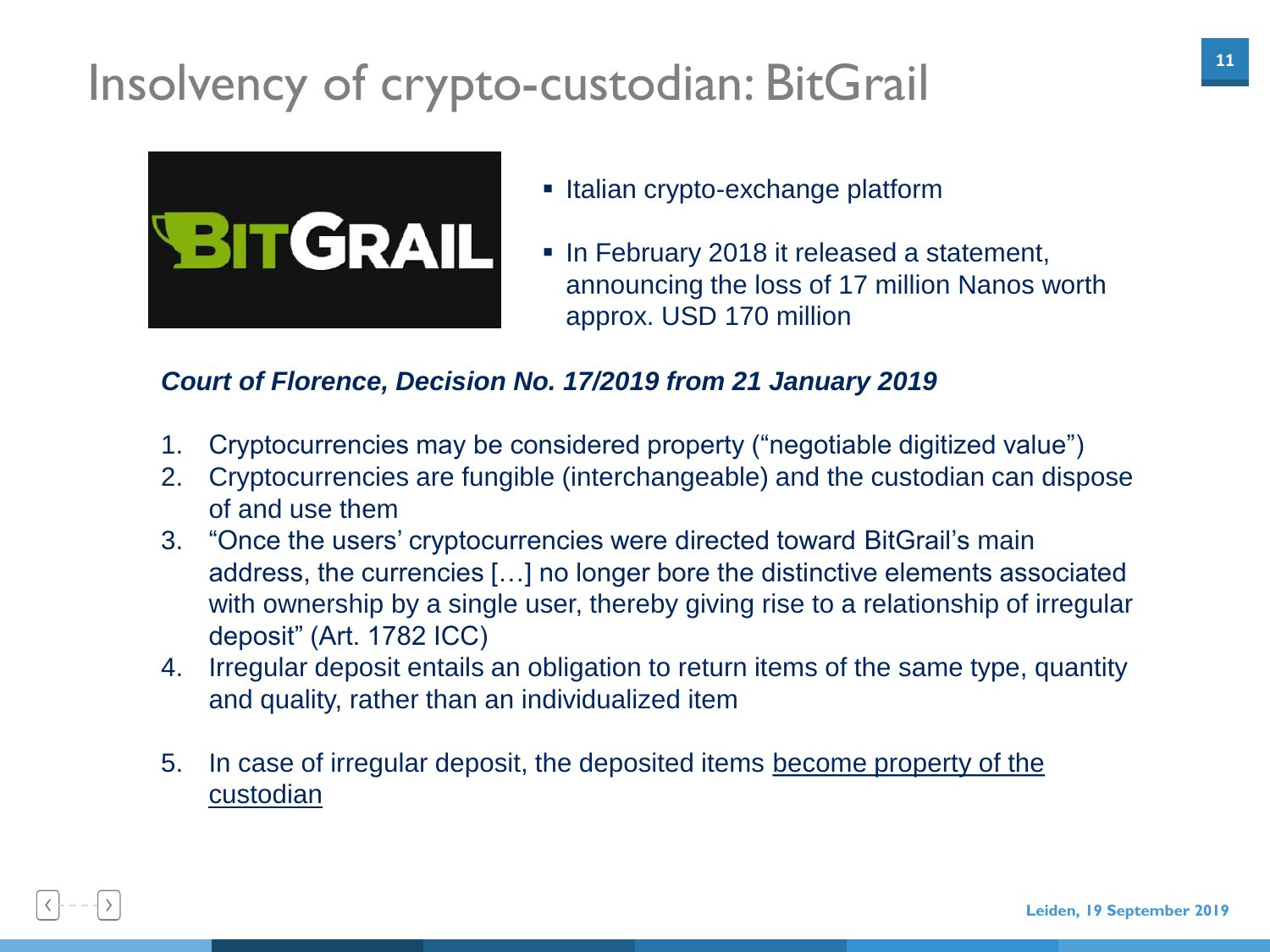## Insolvency of crypto-custodian: position of Dutch law<sup>12</sup>



Dutch Supreme Court 12 January 1968, ECLI:NL:PHR:1968:AC2286, NJ 1968/274 *Mulder c.s./Teixeira de Mattos*

- Investors deposited numbered paper bearer shares in a so-called open deposit with the bank Teixeira de **Mattos**
- The bank was declared insolvent and failed to register specific shares to individual investors and the bank's own shares
- The bank was deemed to hold the shares for itself and was presumed the possessor and therefore the owner of those shares, subject to counterproof
- **IDED** Investors were unable to provide the required (counter)proof and therefore could not assert their ownership rights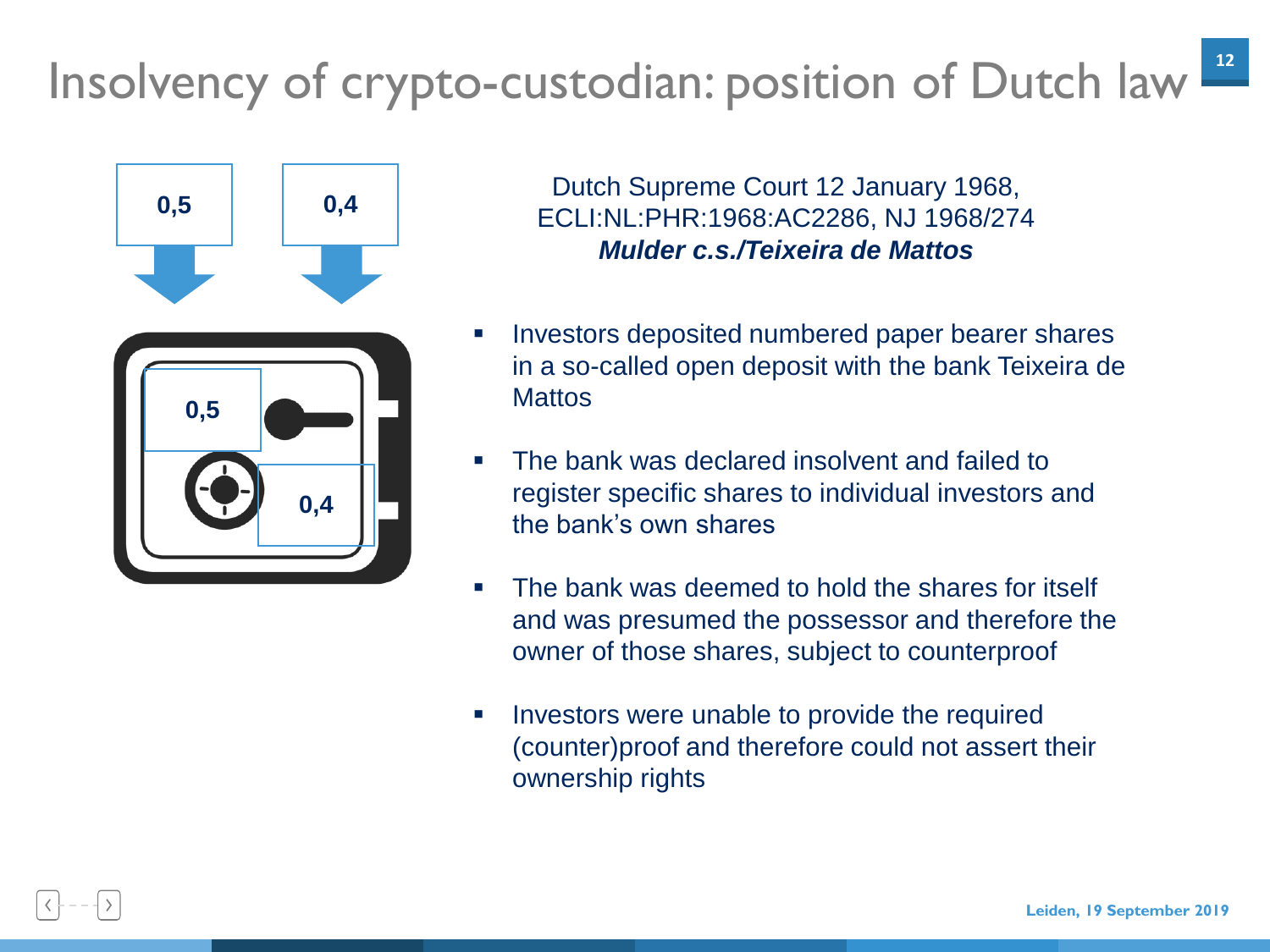Insolvency of crypto-custodian: three approaches

- **1. Japan** no ownership rights over bitcoin (no longer the case)
- **2. Italy** loss of ownership in case of irregular deposit (1. interchangeable good, 2. custodian can dispose freely, 3. return of the same quality, quantity, etc.)
- **3. The Netherlands**  (potentially) no loss of ownership in case of 'unspent' bitcoin (and change from 'spent' bitcoin) and loss of ownership in case of 'spent' bitcoin

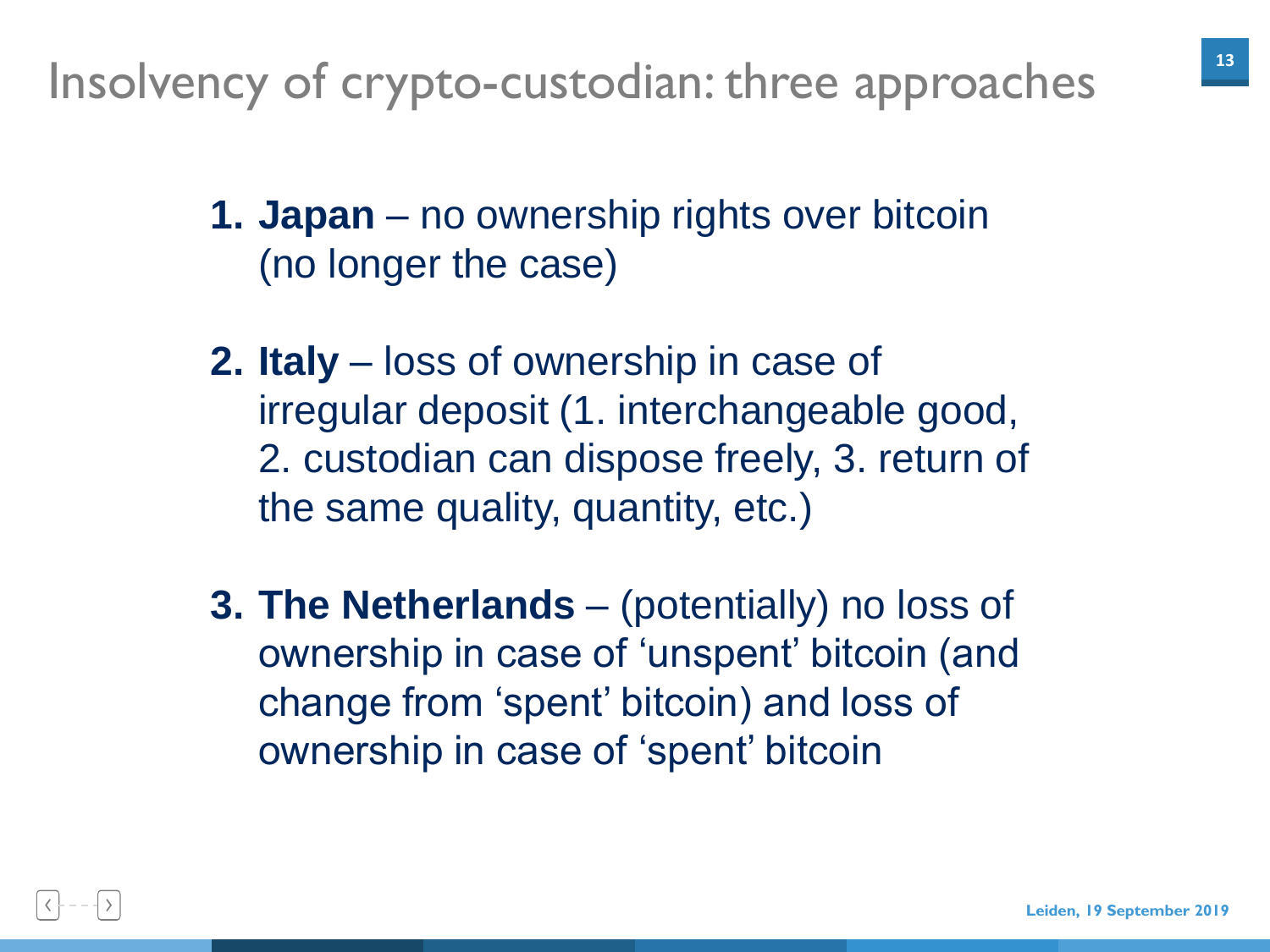### **Conclusions**

1. Crypto-custodian insolvency risk is real and investors rarely receive anything from defunct crypto-exchanges

2. Rights of crypto-investors depend on applicable property law and operation of a crypto-exchange

3. In principle, segregation by operation of blockchain. What is more important is the practice of re-use:

- Crypto-investors must know of re-use
- Reuse may be forbidden for consumers (?)
- Segregated blockchain addresses are safer, but more expensive to operate
- If crypto-custodian violates contractual/statutory prohibition  $\rightarrow$  investors' claim with priority on custodian's estate (?)